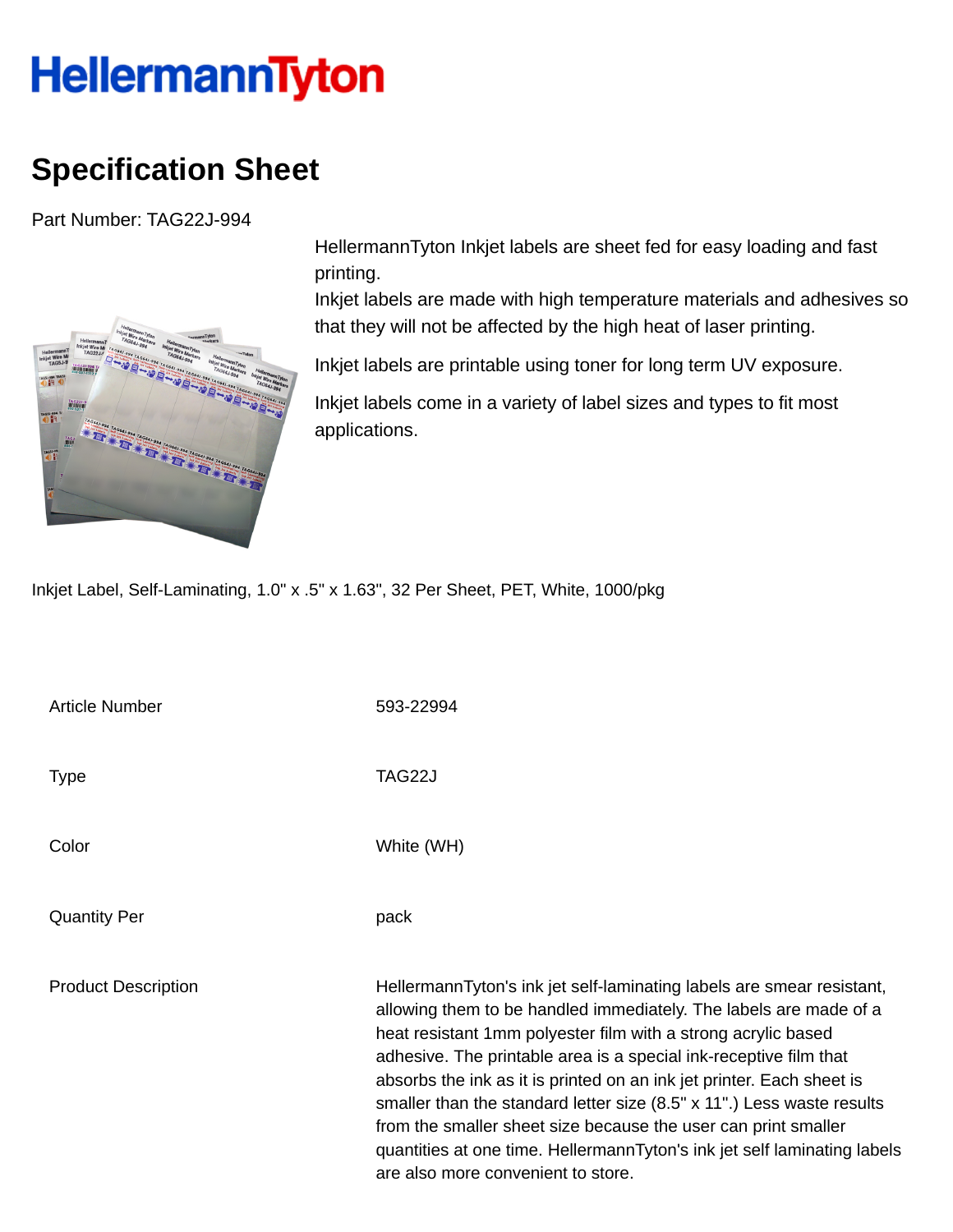| <b>Short Description</b>               | Inkjet Label, Self-Laminating, 1.0" x .5" x 1.63", 32 Per Sheet, PET,<br>White, 1000/pkg |
|----------------------------------------|------------------------------------------------------------------------------------------|
| <b>Global Part Name</b>                | TAG22J-994-WH                                                                            |
| Width W (Imperial)                     | 1.0                                                                                      |
| Width W (Metric)                       | 25.4                                                                                     |
| <b>Bundle Diameter Min (Imperial)</b>  | 0.15                                                                                     |
| <b>Bundle Diameter Min (Metric)</b>    | 3.80                                                                                     |
| <b>Bundle Diameter Max (Imperial)</b>  | 0.32                                                                                     |
| <b>Bundle Diameter Max (Metric)</b>    | 8.00                                                                                     |
| Thickness T (Metric)                   | 35.0                                                                                     |
| Width of Liner (Metric)                | 215.00                                                                                   |
| Width of Liner (Imperial)              | 8.5                                                                                      |
| <b>Outside Diameter Max (Imperial)</b> | 0.315                                                                                    |
| <b>Outside Diameter Min (Metric)</b>   | 3.8                                                                                      |
| <b>Outside Diameter Min (Imperial)</b> | 0.15                                                                                     |
| <b>Outside Diameter Max (Metric)</b>   | 8.00                                                                                     |